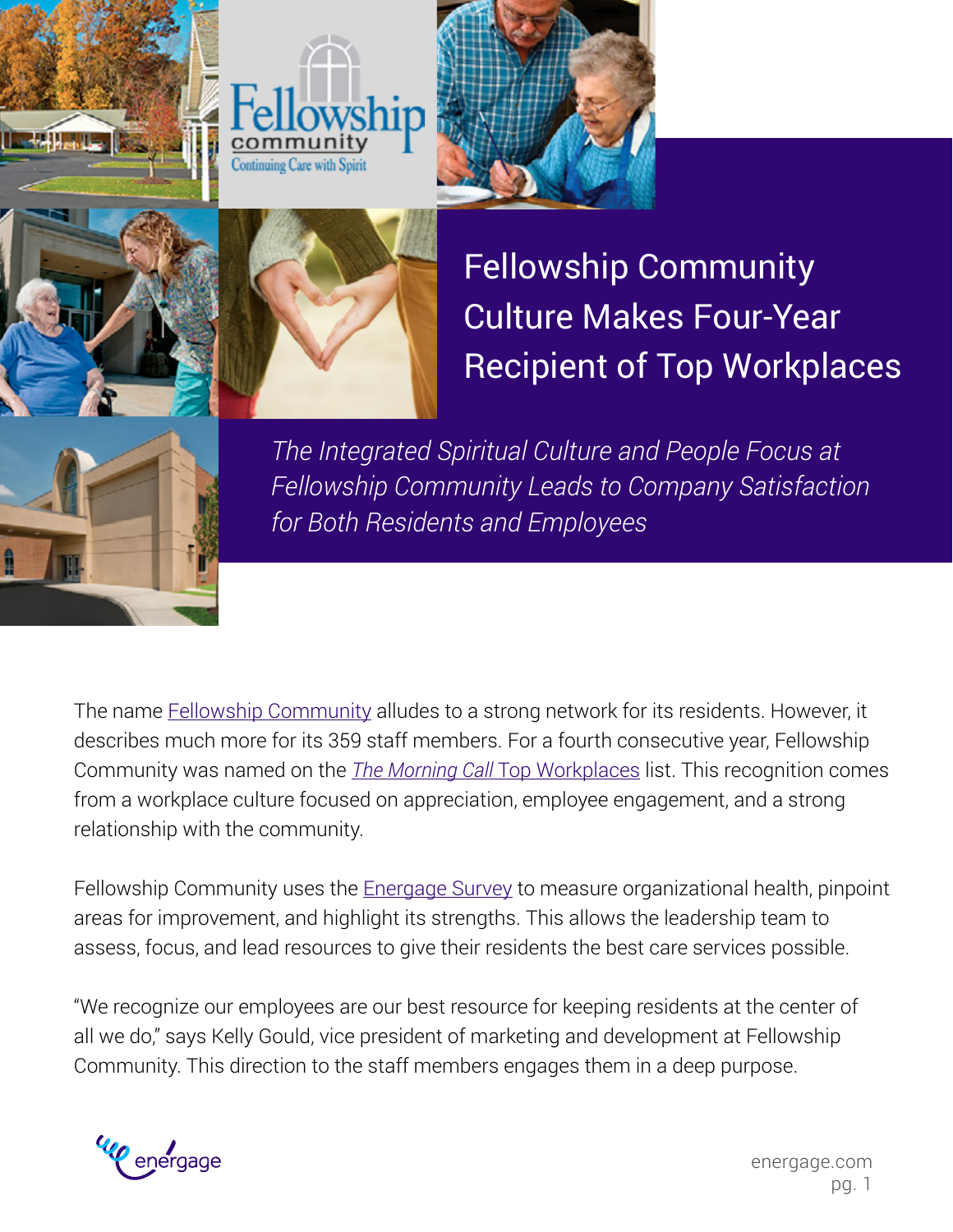



"Our employees know that the residents are why they are here," says Donna Conley, Chief Operating Officer.

## The Foundation Starts with Appreciation

Leaders at Fellowship Community recognize the changing workforce. They adapt in order to "attract talent, retain their best staff, and get the best out of people." And this starts with

appreciation for their employees. Some appreciation activities Fellowship Community created include employee award nominations, newsletter recognition, and employee perks.

Whether a fellow coworker nominates someone as exemplifying Fellowship Community's core values or showcasing a recently married staff member in their newsletter, the organization strives for new ways to increase camaraderie.

Employee appreciation can be as simple as dropping off a muffin. "Every month, the Employee Appreciation Committee comes around and might drop off a little treat for each member of our staff, "says Gould. "They may receive something as simple as a muffin, but it's a constant reminder that Fellowship Community appreciates our employees and their dedication to going the extra mile for our residents."

They have created additional employee appreciation such as:

- Raffle drawings to local events like baseball games, theater productions, concerts, and gift cards.
- Holiday and Nursing Home Week gifts & luncheons
- Safe Halloween for employee families
- Country fair with crafts, country food, and a petting zoo

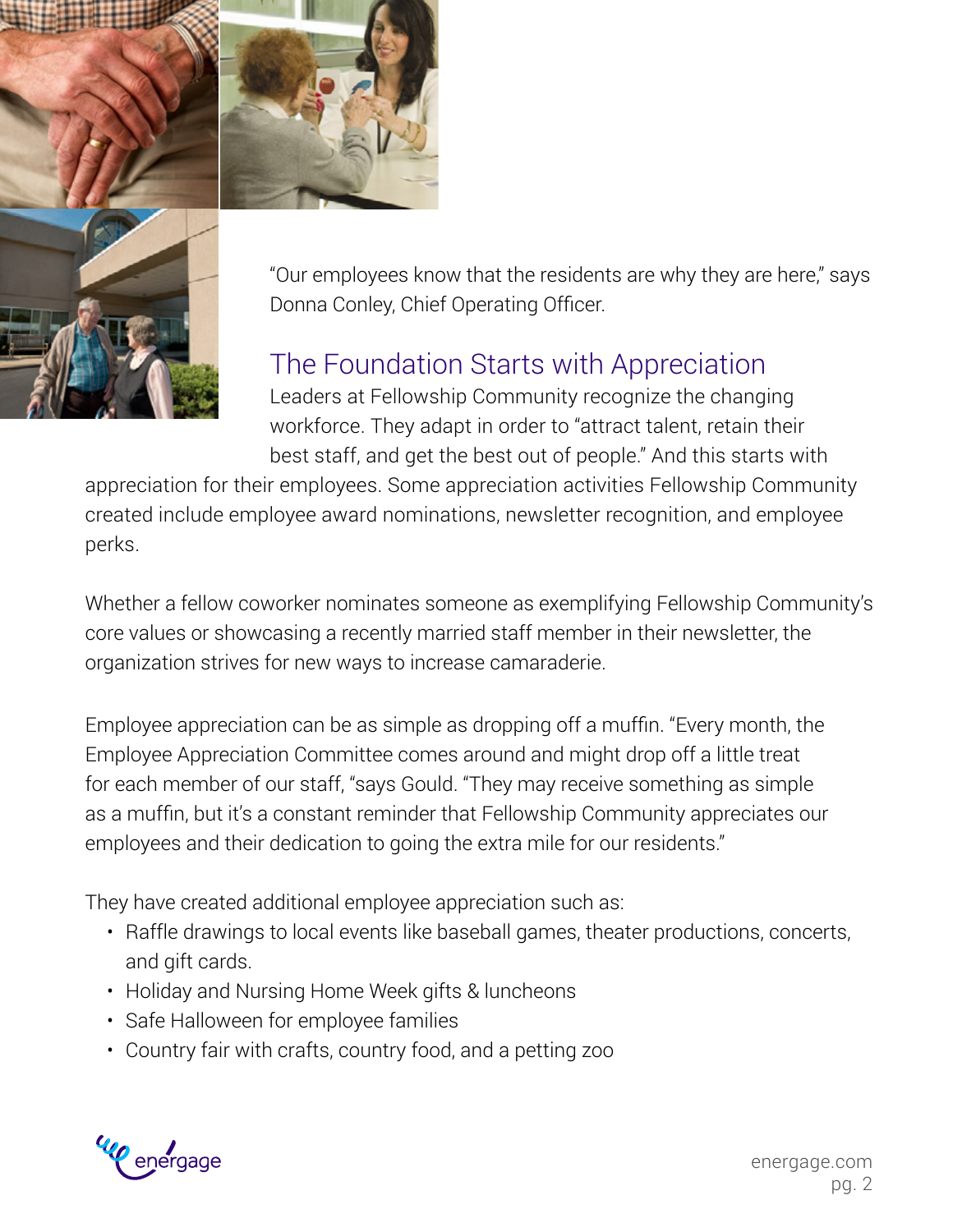"We're proactive about coming up with things to let employees know they are appreciated," says Conley.

## Continued Employee Engagement

Conley and Gould understand employee engagement is critical to an energetic and effective workforce. Take professional development, for instance. If employees are interested in continued education, Fellowship Community supports it. "We educate. We train. We send them outside the organization so they can network with other similar organizations," explains Conley. They developed a Presidential Scholarship Program to financially support ongoing education efforts that will directly benefit resident care and quality of life.

> "My manager helps me learn and grow." **The Course** Source: 2016 [Energage Survey](https://www.energage.com/survey/)

*Fellowship Community scored +15% above the Healthcare industry benchmark, an 8% improvement over 2015.*

The survey revealed their employees valued the education as much as the leadership did. "We are very, very focused on education. We feel it contributes to the professional development of our employees and ultimately to the quality of resident care," Conley says. "I was pleasantly surprised that they honored education as being one of our strengths."

Alongside formal education, Fellowship Community developed more personalized education through a mentorship program. This pairs new employees with existing employees to familiarize them with the company culture. And they take it seriously. Not only does the mentee new hire receive a benefit, but Fellowship Community also adds value for the mentor in a salary increase for the role. This has increased employee retention and created a strong dynamic among employees.

As the organization continues to scale, employee connection is a driver for activities. The president and [CEO, Robert Zentz,](http://www.lvb.com/article/20160530/LVB01/305269986/behind-the-list-with-robert-zentz-of-fellowship-community) meets each new hire. This relationship focus adds a